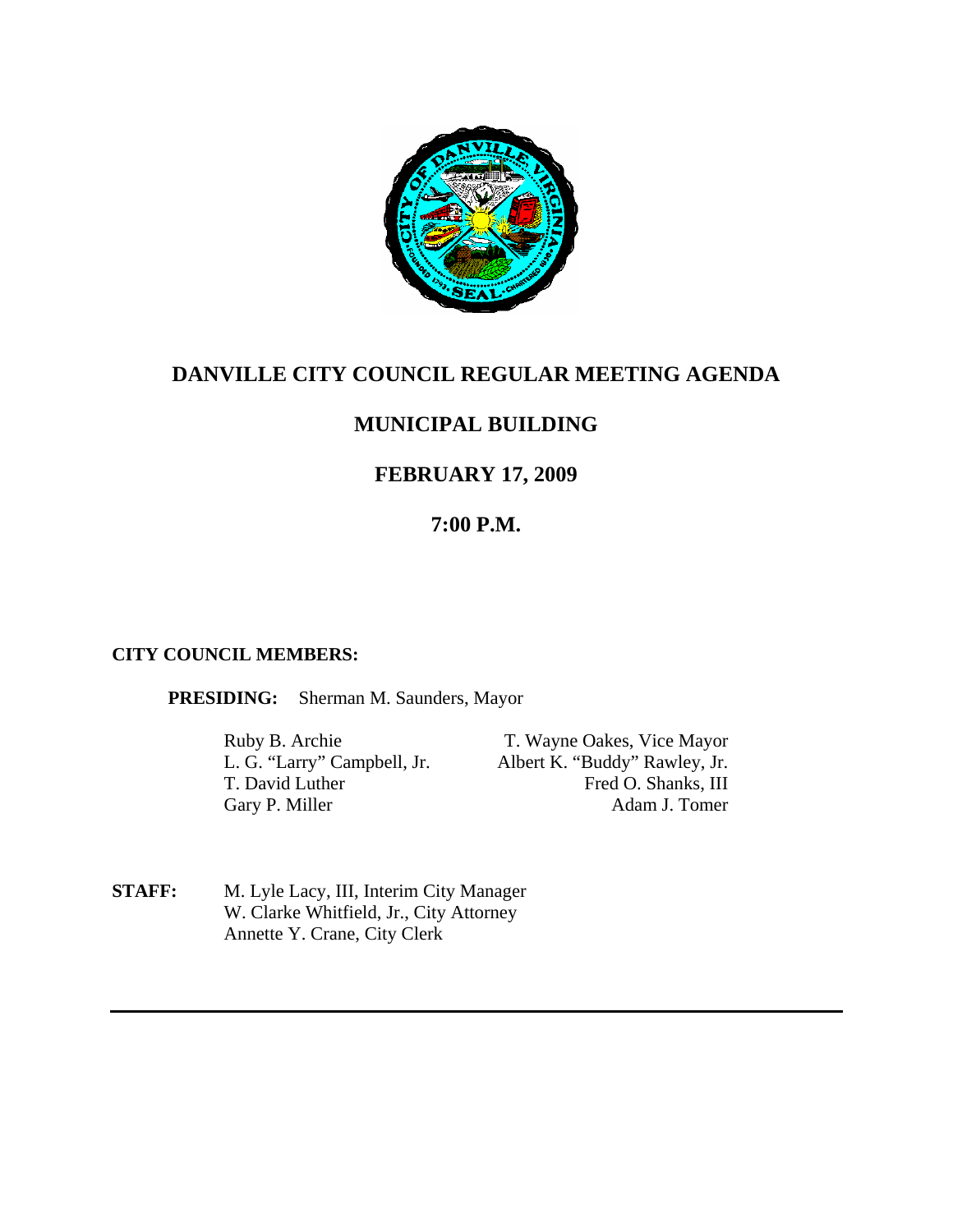### **I. MEETING CALLED TO ORDER**

#### **II. ROLL CALL**

#### **III. INVOCATION** – Council Member T. David Luther

#### **IV. PLEDGE OF ALLEGIANCE TO THE FLAG**

#### **V. ANNOUNCEMENTS AND SPECIAL RECOGNITION**

#### **VI. COMMUNICATIONS FROM VISITORS**

*Citizens who desire to speak on matters not listed on the Agenda will be heard at this time. Citizens who desire to speak on Agenda Items will be heard when the Agenda Item is considered.* 

#### **VII. OLD BUSINESS**

- A. Consideration of Approval of Minutes for the Regular Council Meeting Held on February 03, 2009.
- B. Consideration of Amendments to the Fiscal Year 2009 Budget Appropriation Ordinances.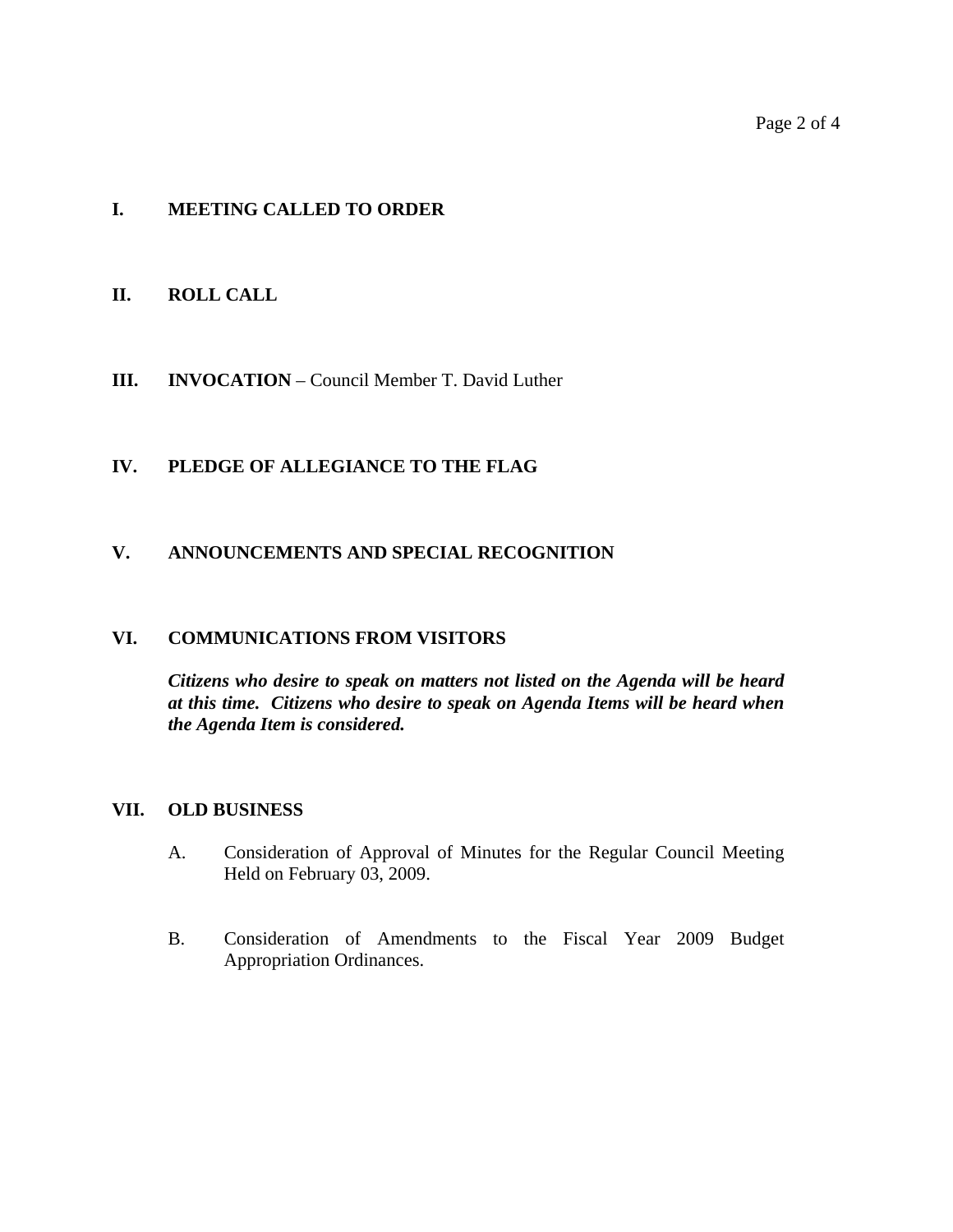*The following Budget Amendments (Items 2 and 3) have been previously discussed by City Council and introduced for First Reading, and will be further considered by City Council in Public Hearing. After the Public Hearing has been closed, there will be no separate discussion on these items and they will be enacted by one motion. If discussion is desired by a Council Member or a Citizen, the Item(s) will be removed from the consent process and considered separately.* 

- 1. Public Hearing
- 2. Ordinance Amending the Fiscal Year 2009 Budget Appropriation Ordinance to Provide for a Grant from the Virginia Circuit Court Records Preservation Program in the Amount of \$14,890 and Appropriating Same. Council Letter Number 22-09 – **FINAL ADOPTION**
- 3. Ordinance Amending the Fiscal Year 2009 Budget Appropriation Ordinance to Provide Funding for Economic Development Incentive from the General Fund Balance and Appropriating Same for a Transfer to the Industrial Development Authority in the Amount of \$1,000,000. Council Letter Number 24-09 – **FINAL ADOPTION**

### **VIII. NEW BUSINESS**

- A. Consideration of Amending the Fiscal Year 2009 Budget Appropriation Ordinance for the Receipt of Funds from the American Public Power Association's Demonstration of Energy-Efficient Developments Program. Council Letter Number 25-09
	- 1. Ordinance Amending the Fiscal Year 2009 Budget Appropriation Ordinance by Increasing Revenues to Anticipate the Receipt of Funds from the American Public Power Association's Demonstration of Energy-Efficient Developments Program in the Amount of \$50,000 and Appropriating the Same. **FIRST READING**